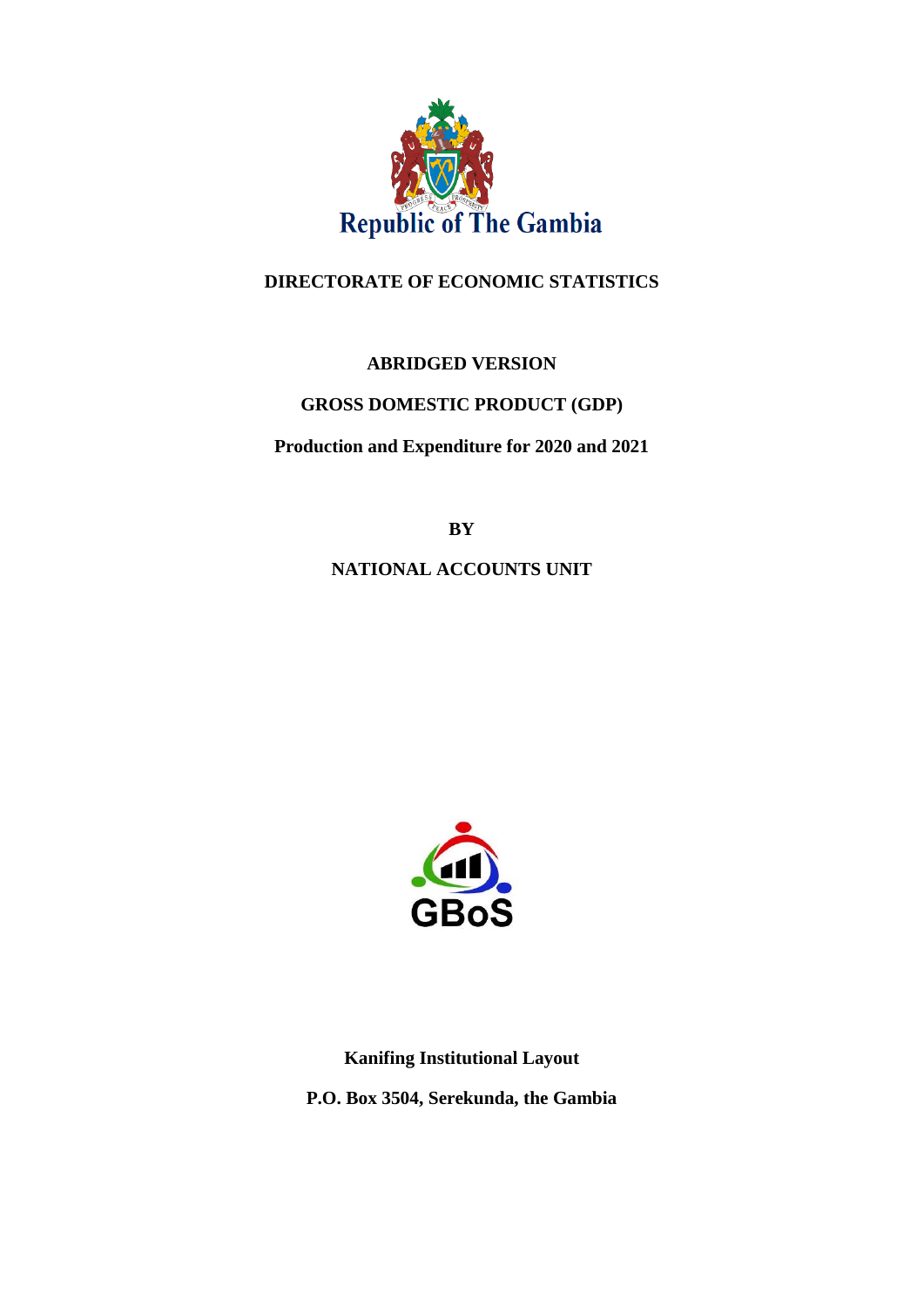The Gross Domestic Product for the year 2021 is estimated at a growth of **4.3 per cent** compared to the 2020 revised growth of **0.6 per cent** showing an **increase of 3.7 percentage points**. In 2021, GDP at constant market prices is estimated at **GMD 64.8 billion** compared to the revised estimate of **GMD 62.1 billion** in 2020. This increase is mainly attributed to the recovery from the negative effects of the global COVID-19 pandemic which resulted in an increase in the economic activities in industries within the **Agriculture, Industry**, and **Services**  sectors. **See Figure 1.**





GDP at current market prices is estimated at **GMD 104.9 billion** in 2021 compared to the revised estimate of **GMD 93.3 billion** in 2020. GDP per capita is **GMD 44,696** which is equivalent to **US\$ 867** in 2021 as opposed to **GMD 40,936** which is equivalent to **US\$ 802** in 2020. The Services sector continues to be the major contributor to GDP with a share of **57.5 per cent** followed by the Agriculture sector with a share of **24.1 per cent** and the Industry sector with a share of **18.4 per cent. See Figures 2 and 3.**



For the year under review 2021, the **Agriculture sector** is estimated at a growth of **4.7 per cent** compared to the revised growth of **10.6 per cent** in 2020 showing a decline of **5.9 percentage**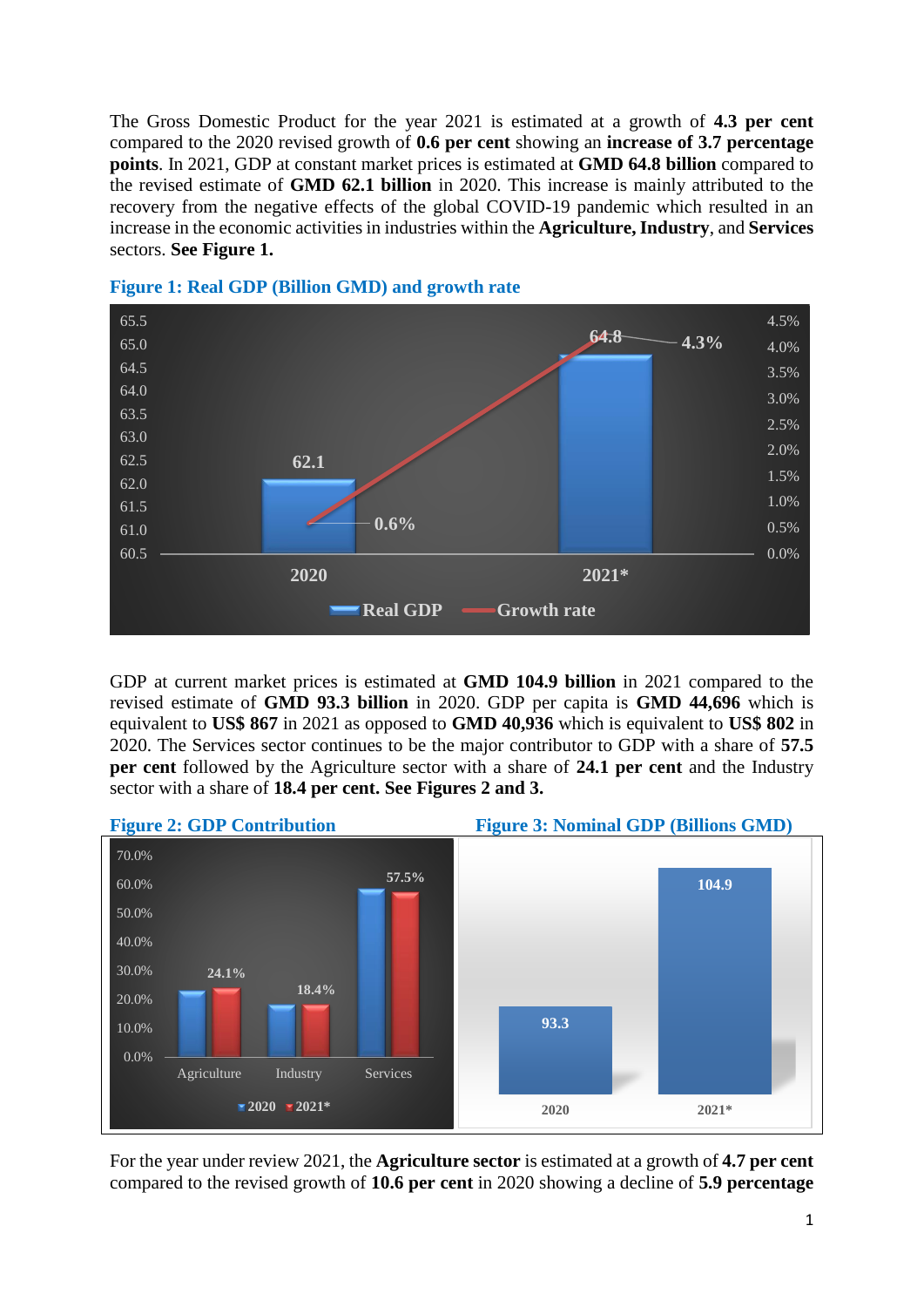**points**. This decline is mainly attributed to the decrease in the production activities of **Crop**  registering a growth of **-9.1 per cent** and **Livestock** registering a growth of **-9.6 per cent**. **See Figure 4.**



**Figure 4: GDP growth rate in the agriculture sector** 

The **Industry sector** registered a growth of **10.4 per cent** in 2021, which is **2.2 percentage points** more than the revised growth rate in 2020. The increase in growth in this sector is as a result of an increase in the economic activities of **Construction** registering a growth of **20.5 per cent** and **Electricity supply** registering a growth of **7.0 per cent**. **See Figure 5.**





The **Services sector** is estimated at a growth of **1.9 per cent** in 2021 as against the revised growth of -**5.0 per cent** in 2020 showing **an increase of 6.9 percentage points**. This increase is mainly attributed to the recovery from the negative effects of the global COVID-19 pandemic which increased the economic activities in **Arts, entertainment and recreation** with a growth of **33.7 per cent**; **Accommodation and food service activities** with a growth of **20.2 per cent; Finance and insurance activities** with a growth of **6.5 per cent**; and **Other service activities** with a growth of **6.4 per cent**. **See Figure 6**.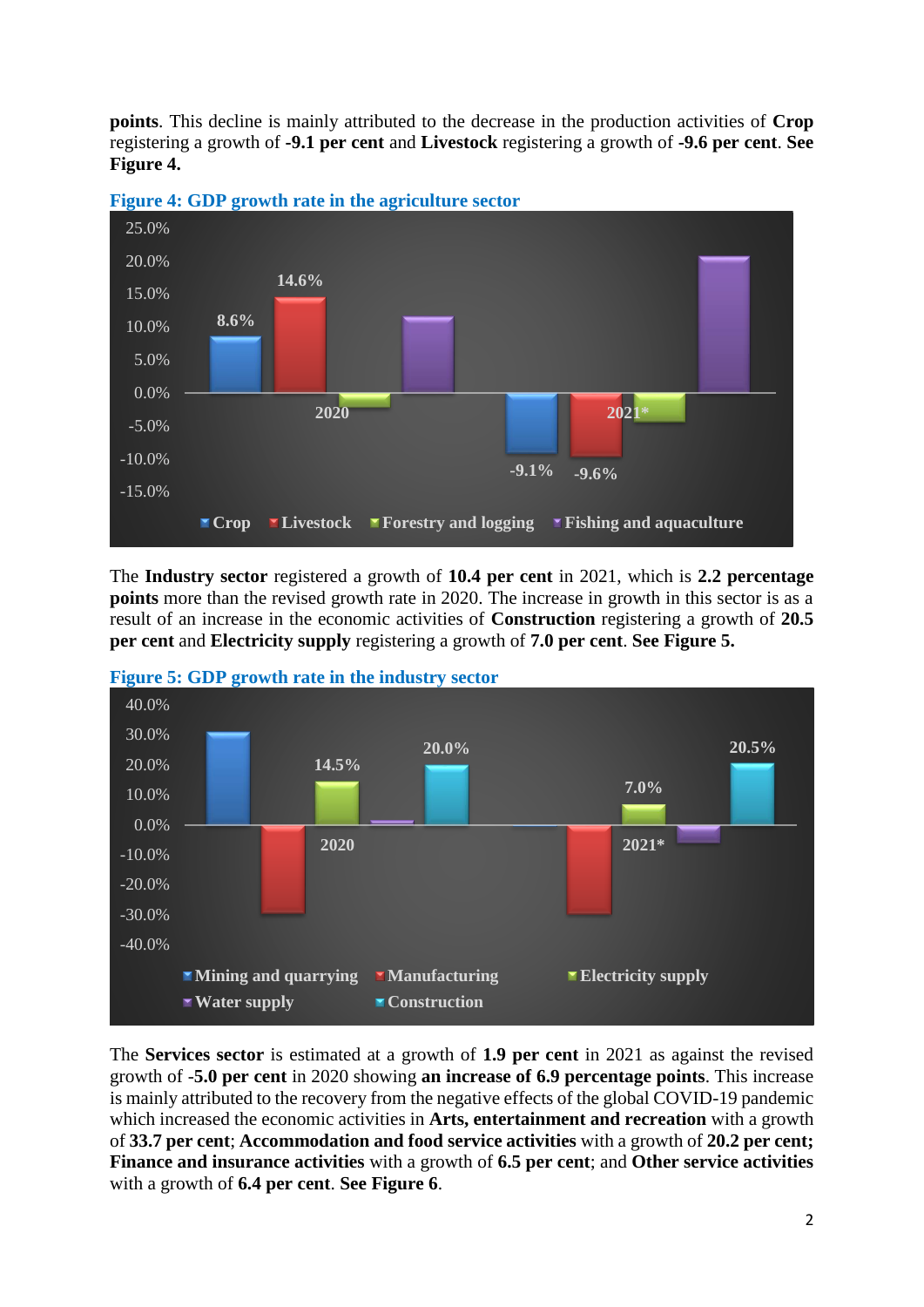

## **Figure 6: GDP growth rate in the services sector**

GDP by expenditure at current market prices shows that **Final consumption expenditure** which is an aggregate of consumption expenditures of households, general government, and non-profit institutions serving households is estimated at **GMD 102.7 billion** in 2021 with a growth of **2.3 per cent**, accounting for **96.5 per cent of GDP;** compared to the revised estimate of **GMD 90.3 billion** in 2020 registering a growth of **1.5 per cent,** accounting for **95.9 per cent of GDP***.* **See Figure 7.**



**Figure 7: Nominal GDP (Billion GMD) and contribution** 

**Gross fixed capital formation** which constitutes expenditures on construction, machinery and equipment, and cultivated assets is estimated at **GMD 34.1 billion** in 2021 with a growth of -**2.3 per cent** compared to the revised estimate of **GMD 30.2 billion** in 2020 with a growth of